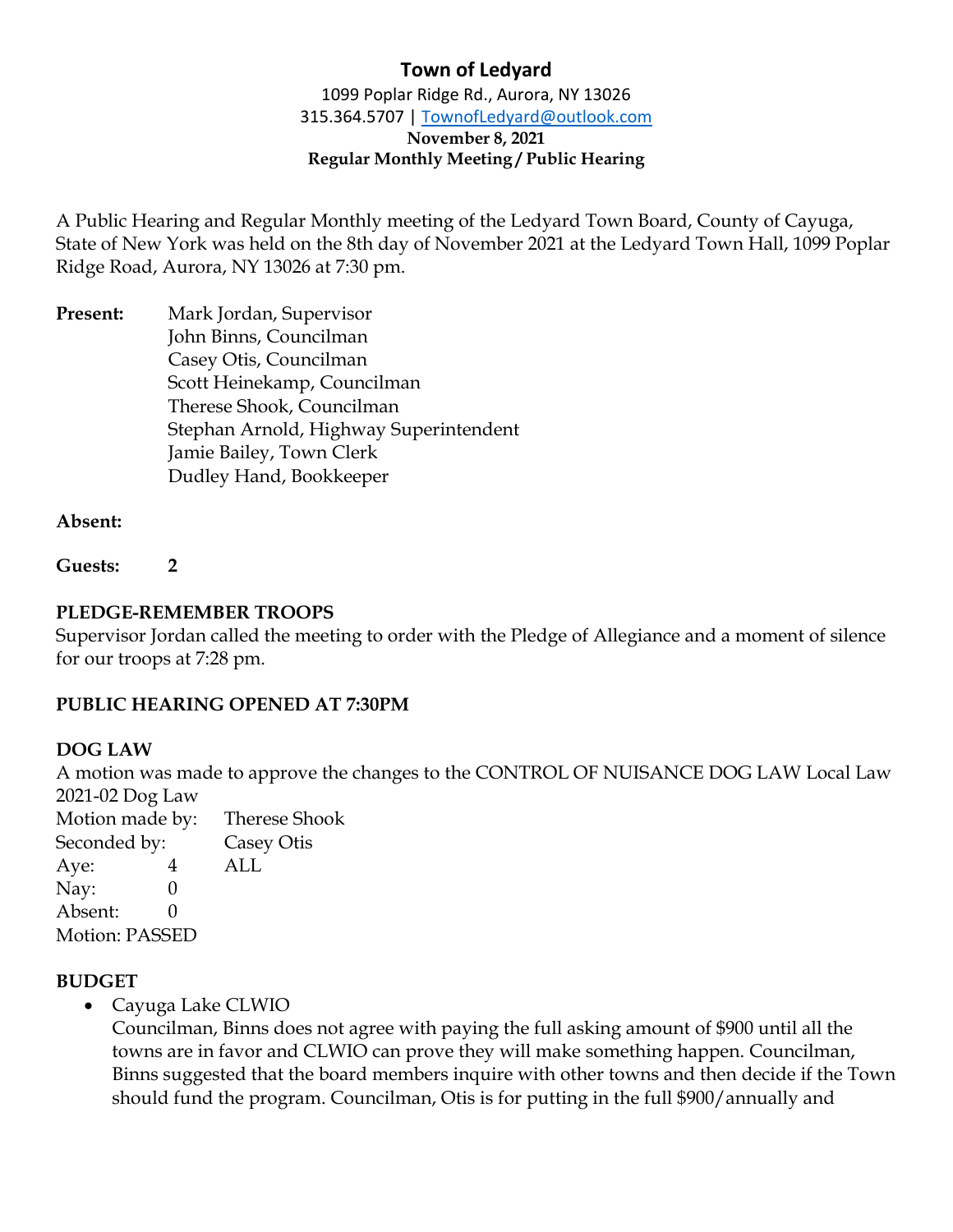1099 Poplar Ridge Rd., Aurora, NY 13026 315.364.5707 | [TownofLedyard@outlook.com](mailto:TownofLedyard@outlook.com) **November 8, 2021 Regular Monthly Meeting / Public Hearing**

support the CLWIO. Councilman, Shook is for supporting the CLWIO. The town in the past has paid \$450/annually (CLWIO requested \$900/annually) toward the program.

A motion was made to give the Cayuga Lake Watershed Intermunicipal Organization \$750 with the stipulation that a report is provided to the board on what other towns participated, how much they contributed, and what the progress is by April 2022.

| Motion made by:       |   | Heinekamp              |
|-----------------------|---|------------------------|
| Seconded by:          |   | <b>Shook</b>           |
| Aye:                  | 3 | Heinekamp, Shook, Otis |
| Nay:                  | 1 | <b>Binns</b>           |
| Absent:               |   |                        |
| <b>Motion: PASSED</b> |   |                        |

• Dental and Vision Company has been taken over by MetLife \$47.49 monthly from old company and MetLife is offering Dental Vision and Eye for \$45/monthly. Supervisor Jordan proposed the town pay for the new coverage.

A Motion was made to accept the 2022 Budget with changes discussed.

Motion made by: Scott Heinkamp Seconded by: Casey Otis Aye: 4 ALL Nay: 0 Absent: 0 Motion: **PASSED**

# **ZONING LAW**

A motion was made to approve the changes to the Zoning Law Article II Section 1 C and Article VI Section 4.

Motion made by: Therese Shook Seconded by: Scott Heinekamp Aye: 4 ALL Nay: 0 Absent: 0 Motion: **PASSED**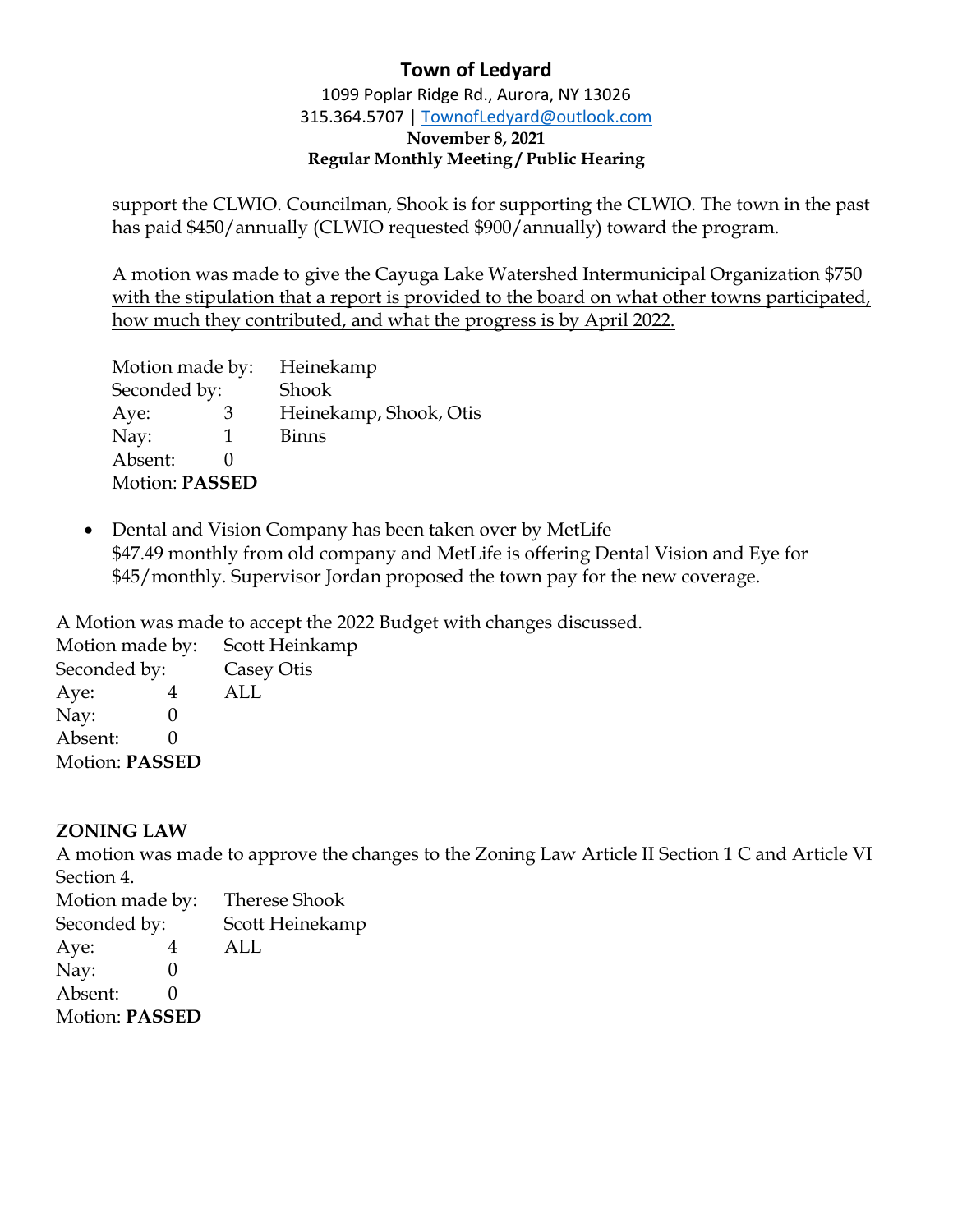1099 Poplar Ridge Rd., Aurora, NY 13026

315.364.5707 | [TownofLedyard@outlook.com](mailto:TownofLedyard@outlook.com)

**November 8, 2021**

#### **Regular Monthly Meeting / Public Hearing**

## **CANNABIS LAW**

A motion was made to Adopt **LOCAL LAW #2021- 03 CANNABIS LAW;**

Opting out of Adult Use Cannabis Retail Dispensaries and On-Site Consumption Sites A local law to opt out of allowing cannabis retail dispensaries and on-site consumption sites as authorized under Cannabis Law Article 4.

Motion made by: John Binns Seconded by: Therese Shook Aye: 3 Binns, Shook, Jordan Nay: 2 Heinekamp, Otis Absent: 0 Motion: **PASSED**

# **Re-evaluation**

A motion was made to do a Re-Evaluation for 2022 due to not proceeding with it during the pandemic.

Motion made by: Scott Heinekamp Seconded by: Therese Shook Aye: 3 Jordan, Otis, Heinekamp Nay: 2 Binns, Shook Absent: 0 Motion: **PASSED**

# **HIGHWAY**

Highway Superintendent Arnold is seeking approval to purchase a 2023 International HX620 truck. A Motion was made to purchase the truck in the amount of \$218,482.70 with no plow or wing.

Motion made by: Scott Heinekamp Seconded by: Therese Shook Aye: 4 ALL Nav: 0 Absent: 0 Motion: **PASSED**

# **MOWER**

Highway Dept. has the mower for a couple more days. The highway dept is caught up on the town roads so now helping county with their roadside mowing within the town.

Soil and Water should be sending the town a check for \$150k for the salt storage.

# **OLD/NEW BUSINESS**

Councilman Shook asked if there was a written plan regarding an Natural Disaster Emergency Plan. Supervisor Jordan did explain the locations. Shook wants something in writing regarding the chain of command during an natural disaster emergency.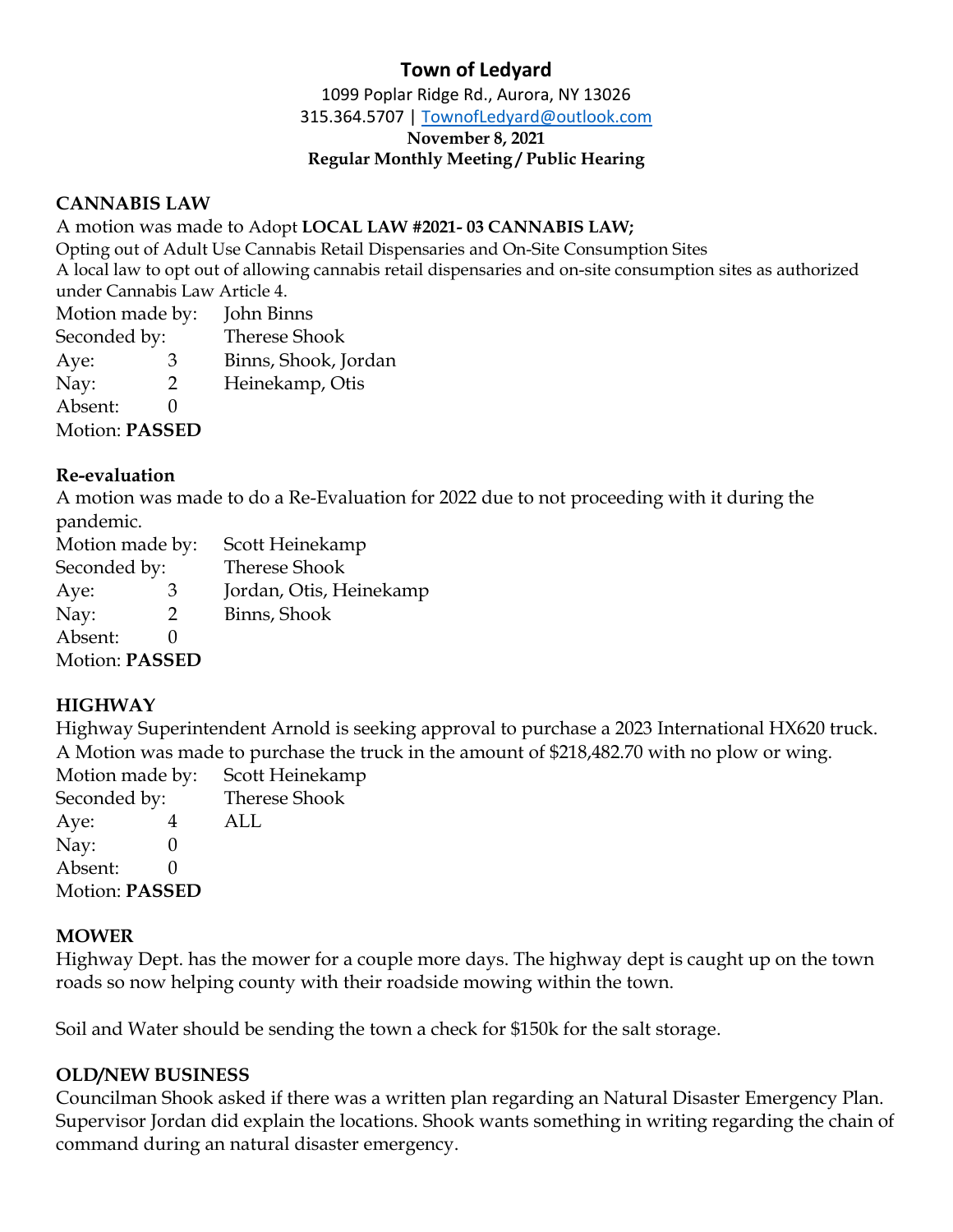1099 Poplar Ridge Rd., Aurora, NY 13026 315.364.5707 | [TownofLedyard@outlook.com](mailto:TownofLedyard@outlook.com) **November 8, 2021 Regular Monthly Meeting / Public Hearing**

## **PUBLIC HEARING CLOSED AT 9:06pm**

#### **MINUTES**

A motion was made to accept the Minutes from October 2021  $M_{\odot}$  made by Therese Shooking and  $M_{\odot}$ 

| Motion made by        |  | Therese Shook |
|-----------------------|--|---------------|
| Seconded by:          |  | John Binns    |
| Aye:                  |  | ALL.          |
| Nay:                  |  |               |
| Absent:               |  |               |
| <b>Motion: PASSED</b> |  |               |
|                       |  |               |

## **REPORTS**

A motion was made to accept the Supervisor, Code Enforcement, and Clerk report for the month of October 2021.

| Motion made by        |   | John Binns           |
|-----------------------|---|----------------------|
| Seconded by:          |   | <b>Therese Shook</b> |
| Aye:                  | 4 | ALL                  |
| Nay:                  | 0 |                      |
| Absent:               |   |                      |
| <b>Motion: PASSED</b> |   |                      |

#### **BILLS**

A motion was made to pay the bills Motion made by: Therese Shook Seconded by: John Binns Aye: 4 ALL Nay: 0 Absent: 0 Motion: **PASSED**

| <b>ABSTRACT</b>     | #11         |
|---------------------|-------------|
| <b>VOUCHER</b>      | 242-271     |
| <b>FUND A</b>       | \$17,185.82 |
| <b>FUND B</b>       | \$23.74     |
| <b>FUND DB</b>      | \$10,529.58 |
| <b>TOTAL AMOUNT</b> | \$27,739.14 |
|                     |             |

# **ADJOURN**

# **A motion was made to adjourn at 9:22pm**

Motion made by John Binns Seconded by Scott Heinekamp Aye: 4 ALL